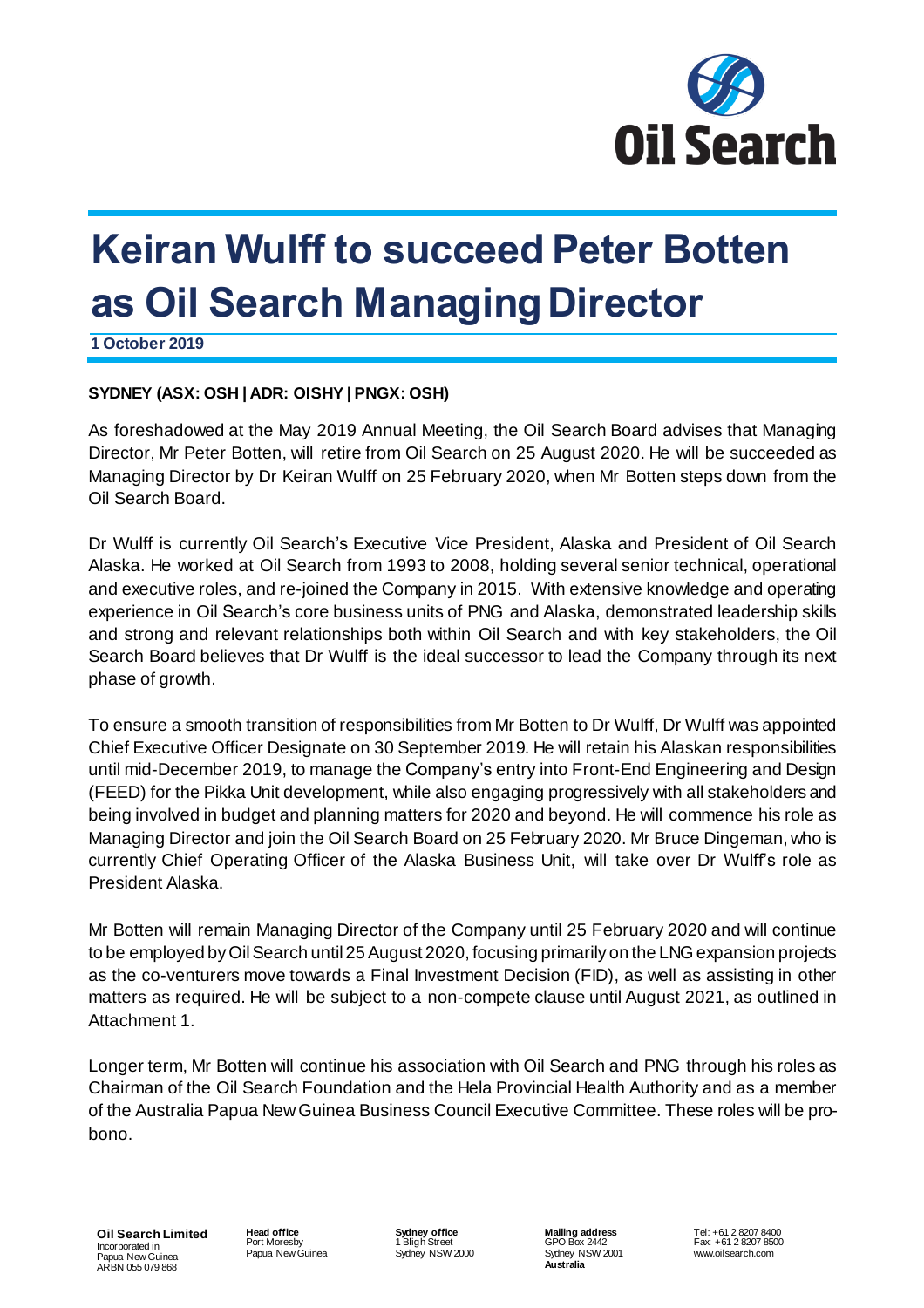

Mr Botten joined Oil Search in 1992 and has been the Company's Managing Director for 25 years. He is currently one of the longest-serving CEOs in the ASX 200.

# **Rick Lee, Oil Search's Chairman, said:**

*"The Board is extremely appreciative of Peter's long and dedicated service to Oil Search over the past 26 years. Under his leadership, Oil Search has grown from a small exploration and production company to a regionally significant oil, gas and LNG producer and exporter.Peter is recognised as one of the world's most successful corporate executives, as well as a leader in environmental, social governance and corporate social responsibility.*

*Peter has decided that as Oil Search embarks on its next phase of growth, with major expansion* projects in both PNG and Alaska, now is the right time to transition the leadership. He does this with *the full support of theBoard. TheBoard has beenpreparingfor Peter's potential departure for several years. Keiran's appointment as successor is the culmination of a comprehensive and rigorous executive development and global search process, which has considered a range of highly qualified internal and external candidates. TheBoard has agreedunanimously that Dr Wulff is the best person to succeed Peter, with the necessary experience, leadership skills and vision to take Oil Search into the future.*

On behalf of the Board and everyone at Oil Search, I offer my heartfelt thanks to Peter for his *leadership, vision, loyalty and enormous hard work over the many years he has been with the Company. We look forward to a seamless transition of responsibilities from Peter to Keiran and to working closely with Keiran on Oil Search's next chapter."* 

Dr Wulff, a geologist by training, with undergraduate and postgraduate qualifications from Curtin University in Perth, has more than 30 years of experience in the international oil and gas industry, in Papua New Guinea, Australia, SE Asia, the Middle East, North and Central Africa and North America. He worked at OilSearch from1993 to 2008, holding a range of senior technical, operational and executive roles, including as Chief Operating Officer, during which time he led the transition of operatorship from ChevronTexaco to Oil Search for the PNG oil and gas assets and the build in Oil Search capacity. He was subsequently appointed President Oil Search Middle East, based in the UAE. In 2008, Dr Wulff left Oil Search and held various international directorship roles, including Managing Director of Aligned Energy, a biomass to power company focused on providing power to developing countries in remote regions, and Managing Director of Buru Energy.

Dr Wulff returned to Oil Search in 2015, where he was initially responsible for the business optimisation programme, focused on driving cost and efficiencies across the business following the steep decline in oil prices, before taking over responsibility for Strategy and Commercial. In this role, Dr Wulff led the negotiations with InterOil and Total, aimed at enhancing the Company's position in the Papua LNG Project, and built up Oil Search's acreage position in PNG to support long term LNG growth. He was also responsible for the rationalisation of the Company's position in the Middle East.

Dr Wulff has been instrumental in Oil Search's recent expansion into Alaska. He was responsible for the identification of the assets and the establishment, management and strategic direction of Oil

**Oil Search Limited** Incorporated in Papua New Guinea ARBN 055 079 868

**Head office** Port Moresby Papua NewGuinea **Sydney office** 1 Bligh Street Sydney NSW 2000 **Mailing address** GPO Box 2442 Sydney NSW 2001 **Australia**

Tel: +61 2 8207 8400 Fax: +61 2 8207 8500 www.oilsearch.com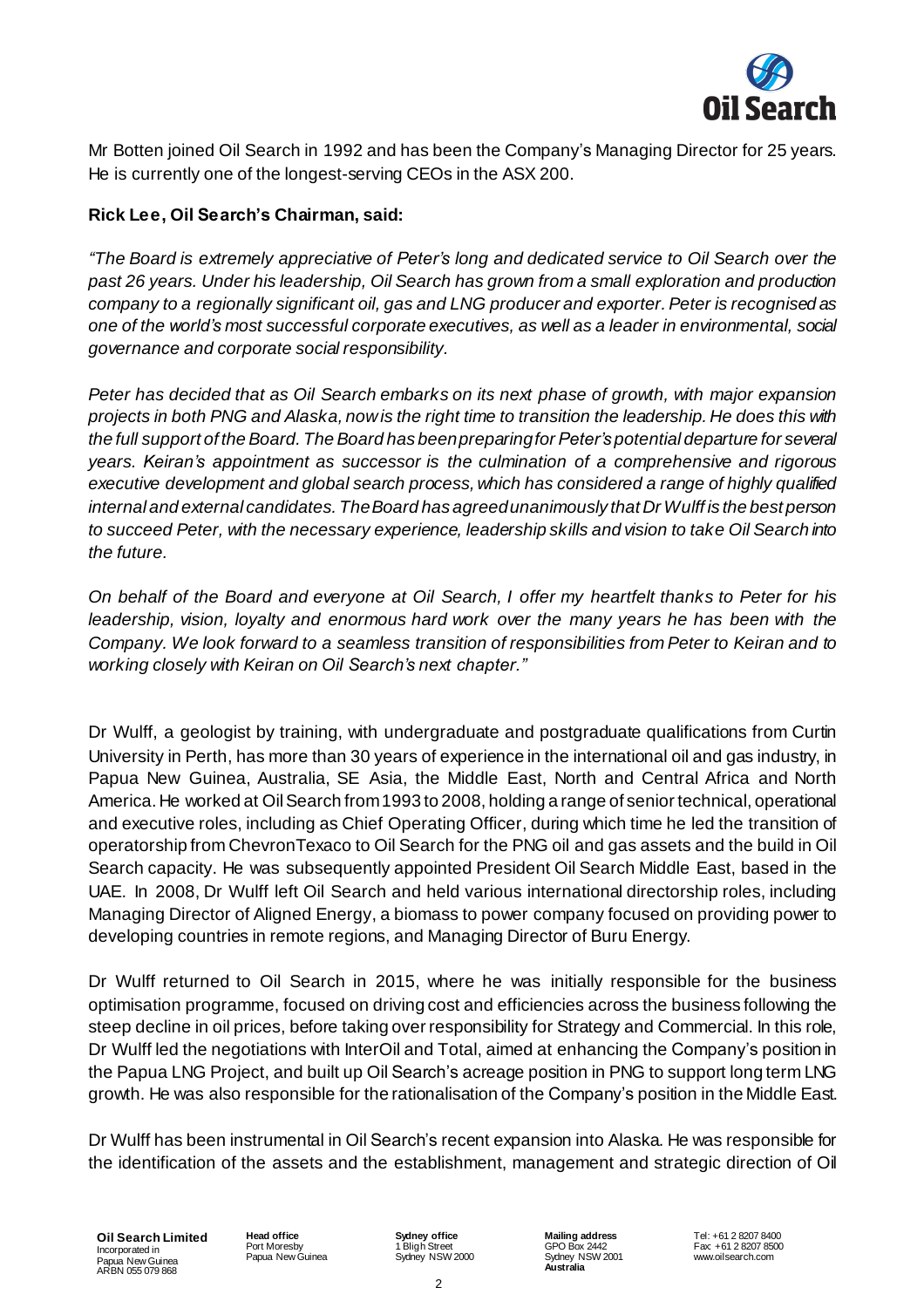

Search Alaska and became Executive Vice President and President Alaska in March 2018. Over the past year he has built a team of more than 150 professionals in Alaska, overseen Oil Search's first successful drilling programme and driven the Pikka Oil Development forward, with a FEED decision expected later this year.

## **Oil Search's Executive Vice President and President Alaska, Keiran Wulff, said:**

*"I am honoured to have been selected as Oil Search's next Managing Director, to take over from* Peter, who has led Oil Search so successfully to be the extraordinary and world class company it is *today.*

*At Oil Search, we have a strongly embedded culture committed to creating value for all stakeholders in a responsible manner. We are uniquely intertwined with the communities in which we operate and are heavily focused on building partnerships. Our world class PNG production and LNG expansion opportunities and Alaskan oil development and growth portfolio provide an exciting future for our shareholders, staff and allother stakeholders. I amcommitted to ensuring that the Company delivers on that potential, in an environmentally and socially responsible manner that drives top quartile performance for our shareholders.*

*I look forward to working closely with Peter during the transition period and building on the excellent foundations he has established."*

## **Commenting on his retirement, Peter Botten, Oil Search's Managing Director, said:**

"It has been a tremendous privilege to lead Oil Search for the past 25 years. Over that time the *Company has grown from a small exploration player, with a market capitalisation of around A\$200 million, to a regionally significant operator, with world class producing assets inPNGand outstanding development opportunities in both PNG and Alaska. We have expanded from a dozen staff to approximately 1,700 employees, we operate all PNG's oil fields and now also a major oil development in Alaska. Oil Search has played a pivotal role in expanding oil production in PNG and in developing the world class PNG LNG Project. We have also built a portfolio of outstanding growth projects, that are nowmaturing to development decisions.*

*I am proud to have worked with so many outstanding and committed individuals, who have not only delivered shareholder value but have contributed so much to the social and economic development, of Papua New Guinea, making a real positive impact to the lives of people in that country.*

*I believe Oil Search is a leader in the resources sector in promoting the importance of partnerships with governments, communities and other stakeholders to drive socially responsible developments, leveraging our respective strengths and building capacity in government and communities for positive social change.* 

*I am committed to ensuring a smooth and progressive transitionof duties toKeiran and helping guide Oil Search as it moves into FEED and towards a Final Investment Decision on the key expansion*

**Oil Search Limited** Incorporated in Papua New Guinea ARBN 055 079 868

**Head office** Port Moresby Papua NewGuinea **Sydney office** 1 Bligh Street Sydney NSW 2000 **Mailing address** GPO Box 2442 Sydney NSW 2001 **Australia**

Tel: +61 2 8207 8400 Fax: +61 2 8207 8500 www.oilsearch.com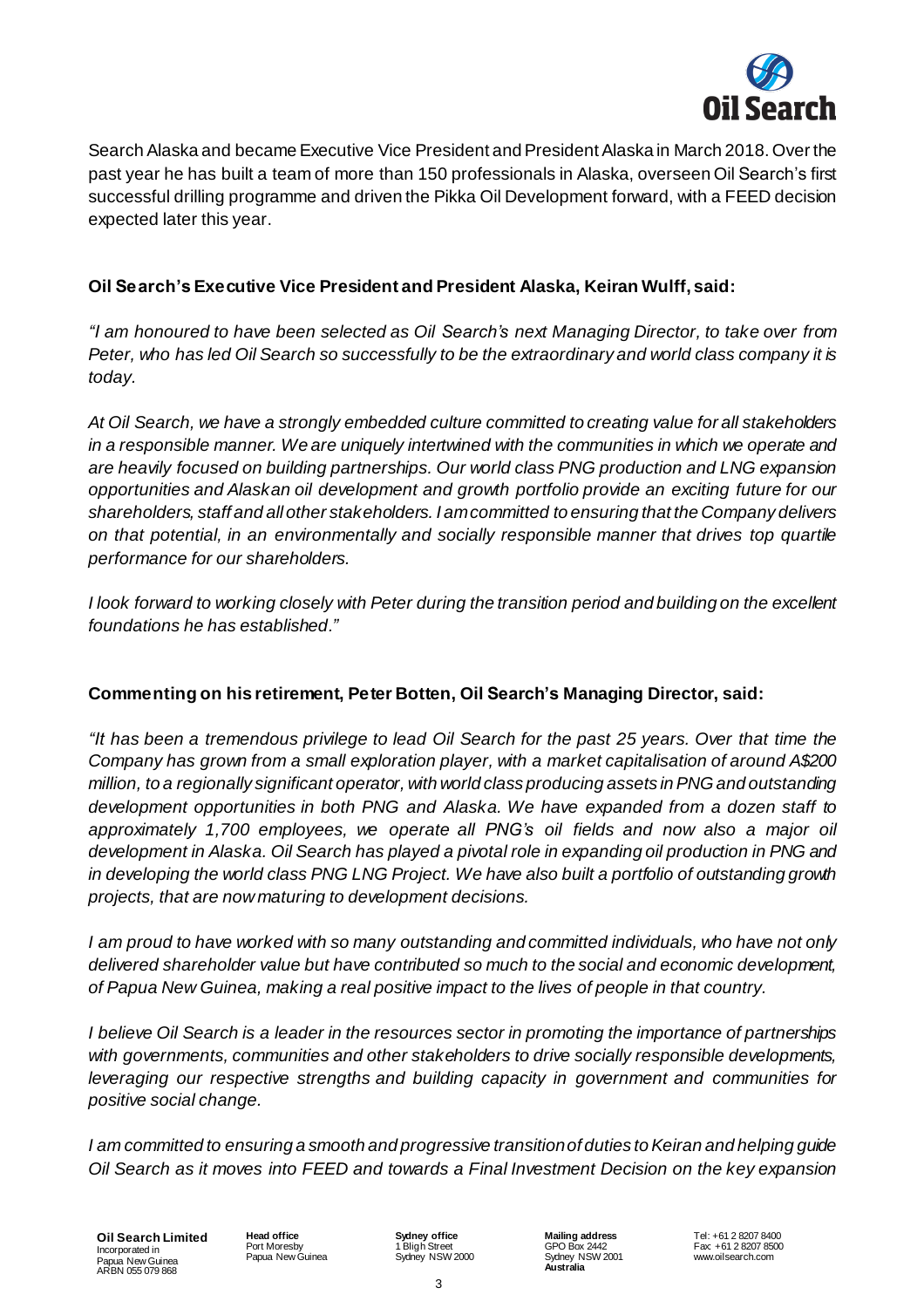

*projects in PNG and Alaska. I am also delighted that my association with Oil Search will continue with my roles asChairman of the OilSearch Foundation,Chair of the HelaProvincial HealthAuthority and as a Member of the Australian PNG Business Council Executive Committee.*

*Oil Search has an outstanding platform to deliver further shareholder value and continue to play an important role in social and economic development in its areas of operations. I have known Keiran* for almost 30 years and I am very confident that he has all the necessary attributes to lead the *Company successfully on the next stage of its exciting long-term growth path."*

# **Attachments:**

Attachment 1: Summary of Mr Botten's leaving arrangements Attachment 2: Summary of key terms of Dr Wulff's employment arrangements

**Richard J Lee, AM, BEng (Chem) (Hons), MA(Oxon) FAICD**

Chairman, Oil Search Limited

### **For more information, please contact:**

#### **Investors:**

**Ann Diamant Senior Vice President, Investor Relations** Tel: +612 8207 8440 Mob: +61 407 483 128 ann.diamant@oilsearch.com

#### **Media:**

**Matthew Park Vice President, Communications and Media** Mob (Aus): +61 400 539 302 Mob (PNG): +675 7106 8530 [matthew.park@oilsearch.com](mailto:matthew.park@oilsearch.com)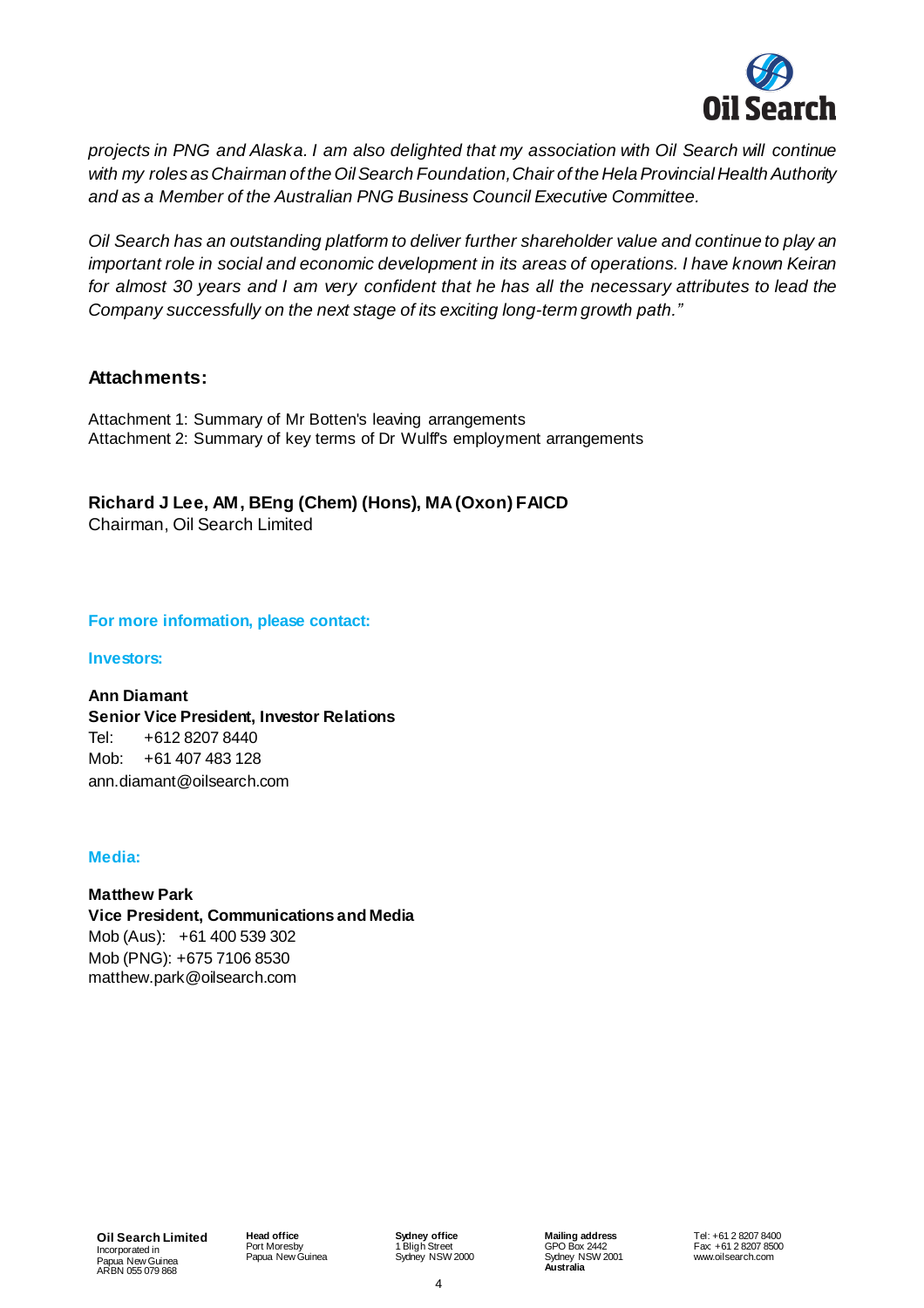

## **Attachment 1**

# **Summary of Mr Botten's leaving arrangements**

| <b>Term of</b><br>employment           | Mr Botten will remain employed by Papuan Oil Search Limited until 25<br>August 2020 (Retirement Date) and will continue to be paid his current<br>annual Total Fixed Remuneration of A\$2,374,751 until the Retirement<br>Date.<br>On the Retirement Date, Mr Botten will receive a payment on<br>termination equal to six months of Total Fixed Remuneration, plus<br>accrual of untaken annual leave and long service leave.<br>After 25 February 2020, Mr Botten will step down from his current<br>duties, but will continue to work with Oil Search until the Retirement<br>Date. |
|----------------------------------------|----------------------------------------------------------------------------------------------------------------------------------------------------------------------------------------------------------------------------------------------------------------------------------------------------------------------------------------------------------------------------------------------------------------------------------------------------------------------------------------------------------------------------------------------------------------------------------------|
| <b>Incentives</b>                      | Mr Botten will continue to be eligible to participate in Oil Search's short<br>term incentive plan until 25 February 2020. Any deferred STI, LTI and<br>LNG Expansion Incentive awards that are unvested on the Retirement<br>Date will be retained in full and tested against required performance<br>conditions in the normal course. Any vesting will be subject to, and in<br>accordance with, the relevant plan rules.                                                                                                                                                            |
| <b>Restraint</b>                       | Mr Botten is obliged not to engage in certain activities which compete<br>with Oil Search for 12 months after the Retirement Date and will<br>receive an aggregate payment of A\$2,374,751(being 12 months Total<br>Fixed Remuneration), paid monthly, in consideration for complying<br>with post-employment restraint obligations.                                                                                                                                                                                                                                                   |
| <b>Oil Search</b><br><b>Foundation</b> | Mr Botten will continue his role as Chairman of the Oil Search<br>Foundation and the Hela Provincial Health Authority and as a member<br>of the Australia Papua New Guinea Business Council Executive<br>Committee. All these positions are pro-bono.                                                                                                                                                                                                                                                                                                                                  |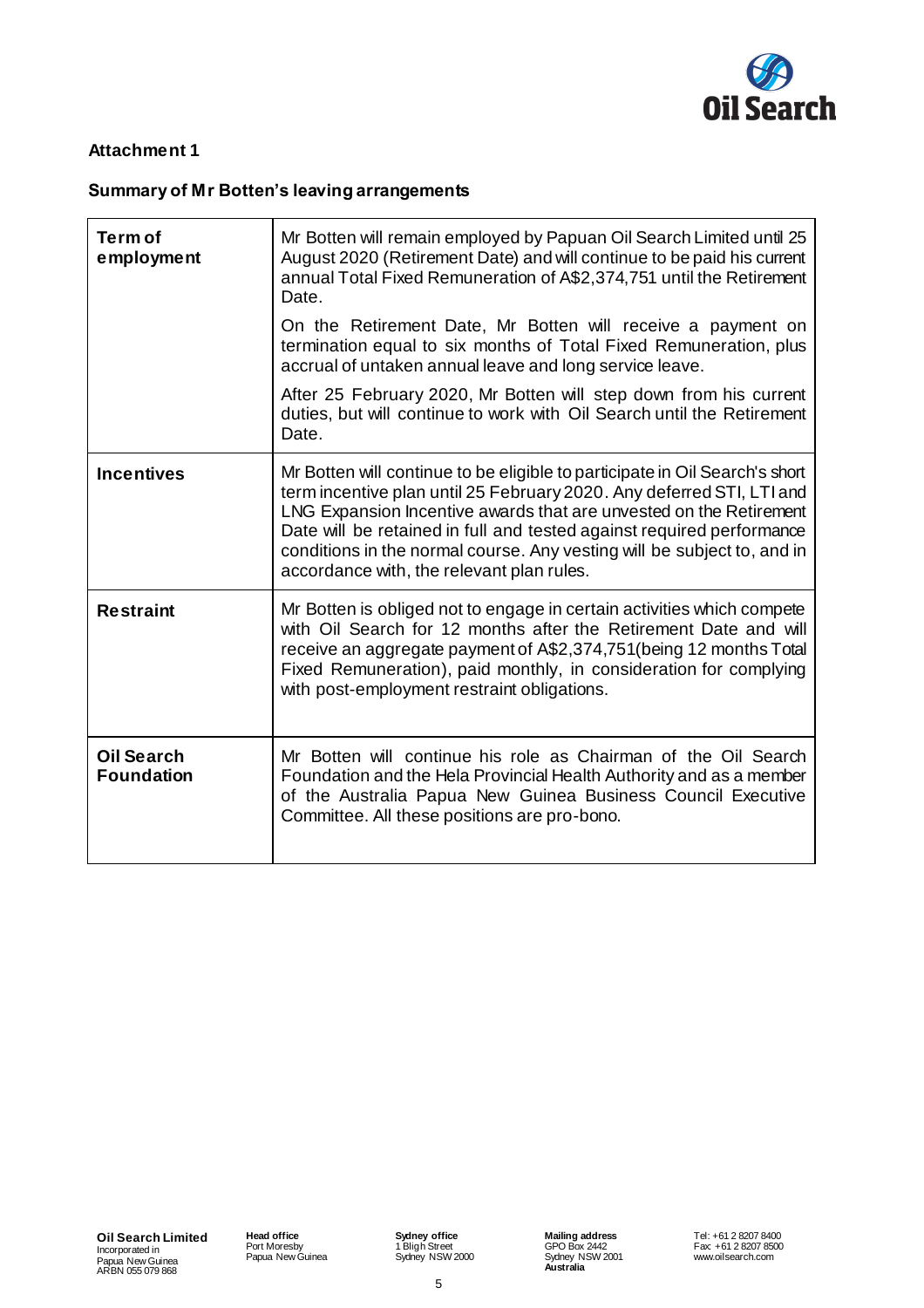

## **Attachment 2**

## **Summary of key changes to Dr Wulff's existing employment arrangements**

Dr Wulff was appointed as Executive Vice President and President, Alaska and Chief Executive Officer Designate on 30 September 2019. Dr Wulff's Total Fixed Remuneration will increase to A\$1,250,000 per annum (inclusive of superannuation and an equity component) in recognition of his additional duties and responsibilities.

The equity component of the Total Fixed Remuneration will be satisfied through a grant of restricted shares to the value of A\$200,000 subject to a forfeiture risk for a period of 6 months and then subject to restriction on sale under Oil Search's minimum shareholding requirements.

Dr Wulff's short-term and long-term incentive opportunities will continue in accordance with his existing employment agreement and will be pro-rated to reflect service in the role of Executive Vice President and President Alaska and Chief Executive Officer Designate.

## **Summary of key terms of Dr Wulff's employment agreement as the new Managing Director**

| Appointment   | Dr Wulff is appointed to the position of Managing Director effective<br>from 25 February 2020.                                                                                                                                                                                                                                                                                                                                                                                                                                                                                                                                                                                                                                                                                                                                                                                                                                                                                                                                                                                                                                                                                                                                                   |
|---------------|--------------------------------------------------------------------------------------------------------------------------------------------------------------------------------------------------------------------------------------------------------------------------------------------------------------------------------------------------------------------------------------------------------------------------------------------------------------------------------------------------------------------------------------------------------------------------------------------------------------------------------------------------------------------------------------------------------------------------------------------------------------------------------------------------------------------------------------------------------------------------------------------------------------------------------------------------------------------------------------------------------------------------------------------------------------------------------------------------------------------------------------------------------------------------------------------------------------------------------------------------|
| <b>Term</b>   | The appointment is ongoing with no fixed term. The termination<br>provisions are set out below.                                                                                                                                                                                                                                                                                                                                                                                                                                                                                                                                                                                                                                                                                                                                                                                                                                                                                                                                                                                                                                                                                                                                                  |
| <b>Duties</b> | The duties of Dr Wulff are those expected of a Managing Director.                                                                                                                                                                                                                                                                                                                                                                                                                                                                                                                                                                                                                                                                                                                                                                                                                                                                                                                                                                                                                                                                                                                                                                                |
| Remuneration  | With effect from 25 February 2020, Dr Wulff's remuneration package<br>will comprise the following components:<br><b>Total Fixed Remuneration</b><br>a.<br>A Total Fixed Remuneration (TFR), paid monthly, of A\$1,700,000<br>per annum (including superannuation and any salary sacrifice<br>arrangements). This salary will be reviewed annually in<br>accordance with Oil Search's remuneration policy.<br>Short term variable remuneration<br>b.<br>Dr Wulff will be eligible to participate in Oil Search's short term<br>incentive plan annually. The maximum short term incentive<br>opportunity applying to Dr Wulff will be 200% of Total Fixed<br>Remuneration and the target short term incentive opportunity will<br>be 100% of Total Fixed Remuneration. Half of Dr Wulff's short<br>term incentive will be deferred in the form of restricted shares,<br>vesting approximately two years after the end of the year to which<br>Dr Wulff's 2020 short term<br>the short term incentive relates.<br>incentive targets will be pro-rated to reflect service in each role of<br>Executive Vice President and President, Alaska and Chief<br>Executive Officer Designate and Managing Director.<br>Long Term variable remuneration<br>C. |
|               | Dr Wulff will be eligible to participate in Oil Search's long term                                                                                                                                                                                                                                                                                                                                                                                                                                                                                                                                                                                                                                                                                                                                                                                                                                                                                                                                                                                                                                                                                                                                                                               |